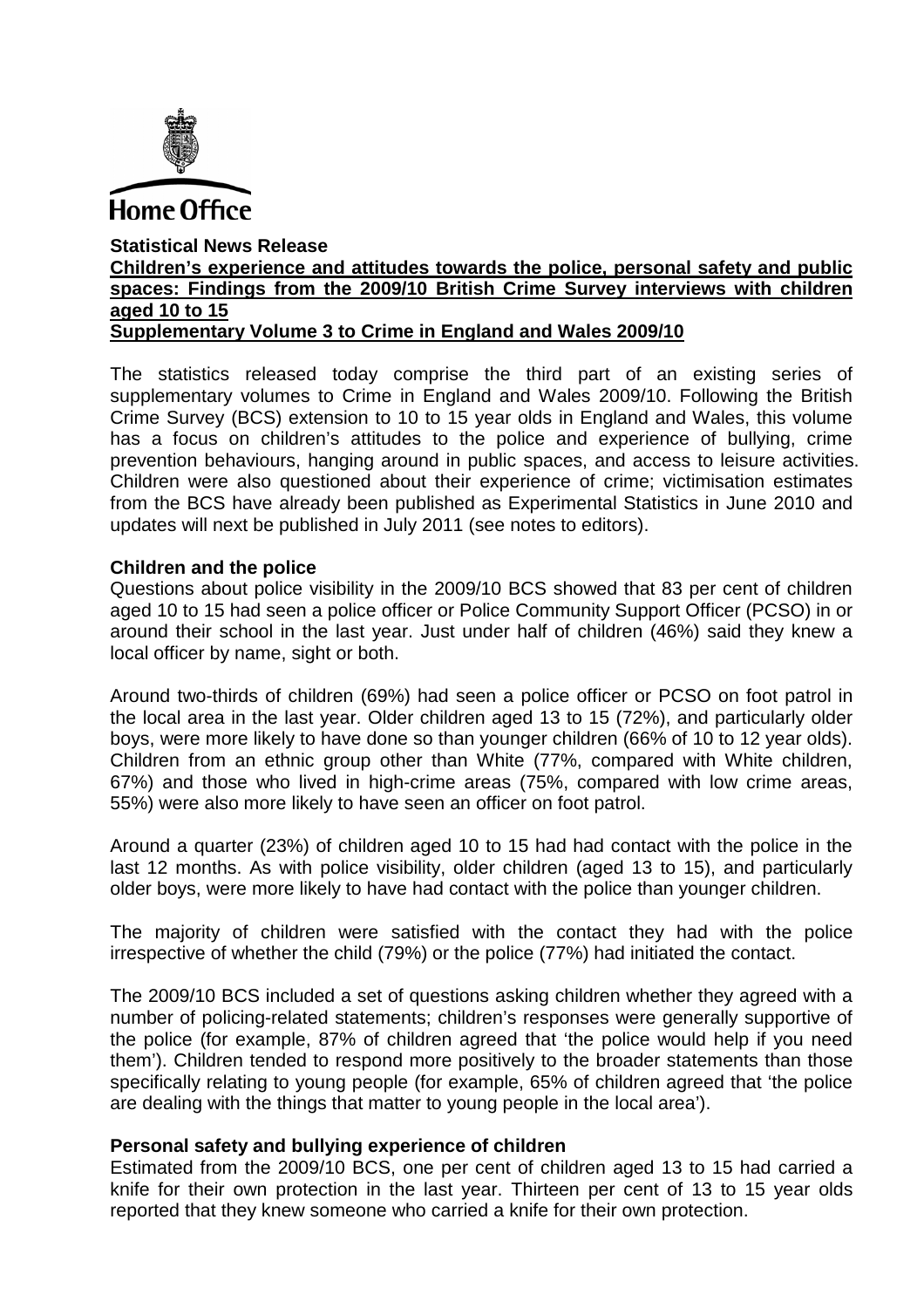When asked whether they agreed or disagreed that carrying a knife meant they were more likely to get stabbed themselves, 69 per cent of 13 to 15 year olds agreed that it did, although 17 per cent disagreed with the statement (14% didn't know). Younger children were more likely to *strongly agree* that carrying a knife increased the chance of being stabbed: 33% of 13 year olds, higher than the 26% of 14 and 24% of 15 year olds.

According to the 2009/10 BCS, 22 per cent of children aged 10 to 15 reported being bullied in a way that frightened or upset them in the last year. Young children aged 10 to 12, and particularly boys in this age group, were more likely to have experienced bullying. Nine in ten children reported that at least some bullying incidents took place at school (half said that *all* did).

Six per cent of children aged 10 to 15 reported being cyber-bullied in the last year (having been sent unwanted and nasty emails, texts or messages or having something nasty posted about them on a website), that is, a quarter (27%) of children who had been bullied. Girls aged 13 to 15 were more likely to have been cyber-bullied (9%) than all boys in the same age group and younger girls aged 10 to 12 (both 4%).

Questions were asked of children about whether they took any precautions to keep their valuable personal property safe. The most common way that children reported keeping electronic items safe was to keep them hidden or out of sight (mobile phones, 34%; iPods/MP3 players, 40%; games consoles, 54%, of those who owned the items) and keeping bicycles safe was to store in a house or locked garage or shed (76% of owners).

#### **Children's use of public space and access to leisure activities**

Questions in the 2009/10 BCS about use of public space showed the majority (81%) of children aged 10 to 15 said that they hung around with their friends in public spaces. Around half (52%) of children said they did this at least once a week. Boys were more likely to hang around with their friends in a public place three times a week or more (25%) than girls (17%).

However, only one in five (20%) 10 to 15 year olds had been moved on from a public place where they were hanging around with friends (most likely by a member of the public, 41%), and most children who had been moved on said it hadn't happened that often.

Around a third of children aged 10 to 15 (35%) perceived that teenagers hanging around in the streets were a problem in their local area; this contrasts with around a quarter of adults (27%) who were asked the same question in the 2009/10 BCS. Children who lived in urban or deprived areas were more likely to perceive teenagers hanging around to be a problem (37% and 45% did so respectively).

The majority of children had used public transport in the last year and 73 per cent had used buses (including school and local buses). Of children using buses, girls (21%) were much more likely than boys (9%), and children in an ethnic group other than White (22%) were more likely than White children (14%), to have avoided travelling on buses at certain times because they were worried about their safety or because other people were causing trouble.